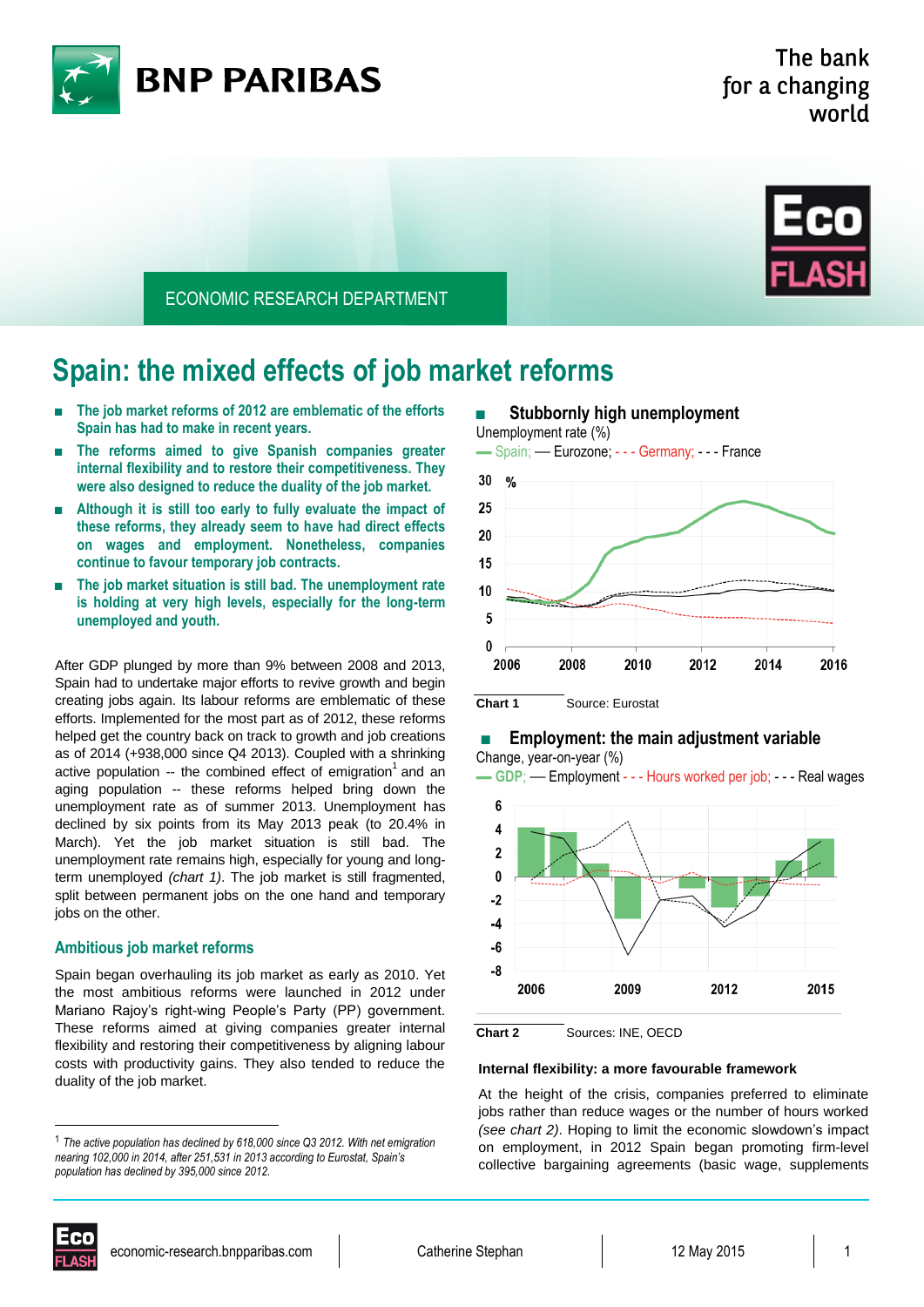

and overtime pay, distribution of working hours) to make sure that company specificities were better taken into account. As long as the minimum standards specified in collective agreements were met, companies could now opt to unilaterally modify the labour conditions of their employees (wages, working hours). With the consent of employee representatives, companies could even opt out of collective bargaining agreements negotiated at the national, regional or sector levels. The reform was also designed to encourage labour and management to renegotiate the agreements on a more regular basis. Agreements were only valid for a year after their termination, after which the collective bargaining agreement at the next level up became applicable. The reform also facilitated partial unemployment. Companies were allowed to vary working hours of their employees by up to 10% thanks to a "working hours bank".

### **Easing dismissal regulations**

Dismissal procedures were eased (*see chart 3)* and the notion of layoffs on economic grounds was also revised. Companies reporting losses or experiencing three consecutive quarters of year-on-year declines in sales or revenues are now allowed to terminate job contracts on economic grounds. In cases of unjustified dismissals, the amount of compensation was capped at 33 days per year of service and a maximum of 24 months' pay (as opposed to 45 days per year of service and 42 months' pay, previously). Companies no longer have to pay "pending" wages for the period between notification of dismissal and final judicial resolution. Administrative authorisation is no longer required for collective layoffs.

### **Promotion of permanent job contracts**

Temporary jobs were a form of employment widely used by companies when the crisis broke out. Temporary employment as a share of total payroll employment was 31.5% in 2007, compared to a eurozone average of 16.4% for the same period. Temporary employment thus became the main adjustment variable when the economy collapsed. Nearly 60% of the 3.7 million jobs destroyed between late 2007 and late 2013 were temporary jobs. Its share of total employees dropped to a low of 21.9% in Q1 2013.

Alongside efforts to ease dismissal procedures for permanent jobs, labour reforms also sought to curb the use of short-term contracts by increasing the compensation paid when contracts were terminated (12 days of pay per year of service as of 1 January 2015). Companies also benefited from a reduction in employers' charges when training and apprenticeship contracts were transformed into permanent contracts. A new type of permanent contract was also created for companies with fewer than 50 employees. Known as a "company support contract", it provides a 1-year trial period and reduced fiscal and social contributions.

### **Impact of job market reforms**

### **Boosting companies' competitiveness**

Job market reforms had little impact on the number of collective agreements signed at the company level. There was

### ■ **Job protections are scaled back**

Strictness of employment protection - Individual and collective dismissals (regular contracts)







**Chart 4** Source: OECD

not a very big increase in these agreements, which cover a small number of employees. According to an article by the think tank Funcas<sup>2</sup>, the share of company-level agreements rose from 75.7% in 2006 to 77% in 2014. Moreover, these agreements covered 11% of employees in 2006 and 8.4% in 2014. SMEs in particular continued to favour regional sector agreements. Small business leaders do not always have the resources necessary to carry through negotiations, and their employees do not necessarily have employee representatives.

Nominal unit wage costs, which had increased at an average annual rate of 3.6% between 2003 and 2007 (vs. +1.1% in the eurozone), nonetheless rose 0.3% between 2014 and 2015 (vs. +0.6% in the eurozone). This decline is due to productivity gains and especially to wage moderation (+0.6% in 2015, vs. an average of +3.3% between 2003 and 2007) *(see chart 4)*.

Several factors had the opposite effect. Changes in the sector structure of employment drove up average wages. During the crisis, numerous unskilled jobs were destroyed, which tend to pay the lowest wages, notably in the construction sector. As a



<u>.</u>

# The bank for a changing world

<sup>2</sup> *Daniel Fernández Kranz, "Spanish wages during the Great Recession: Has the 2012 labour reform had an impact?", SEFO, May 2015*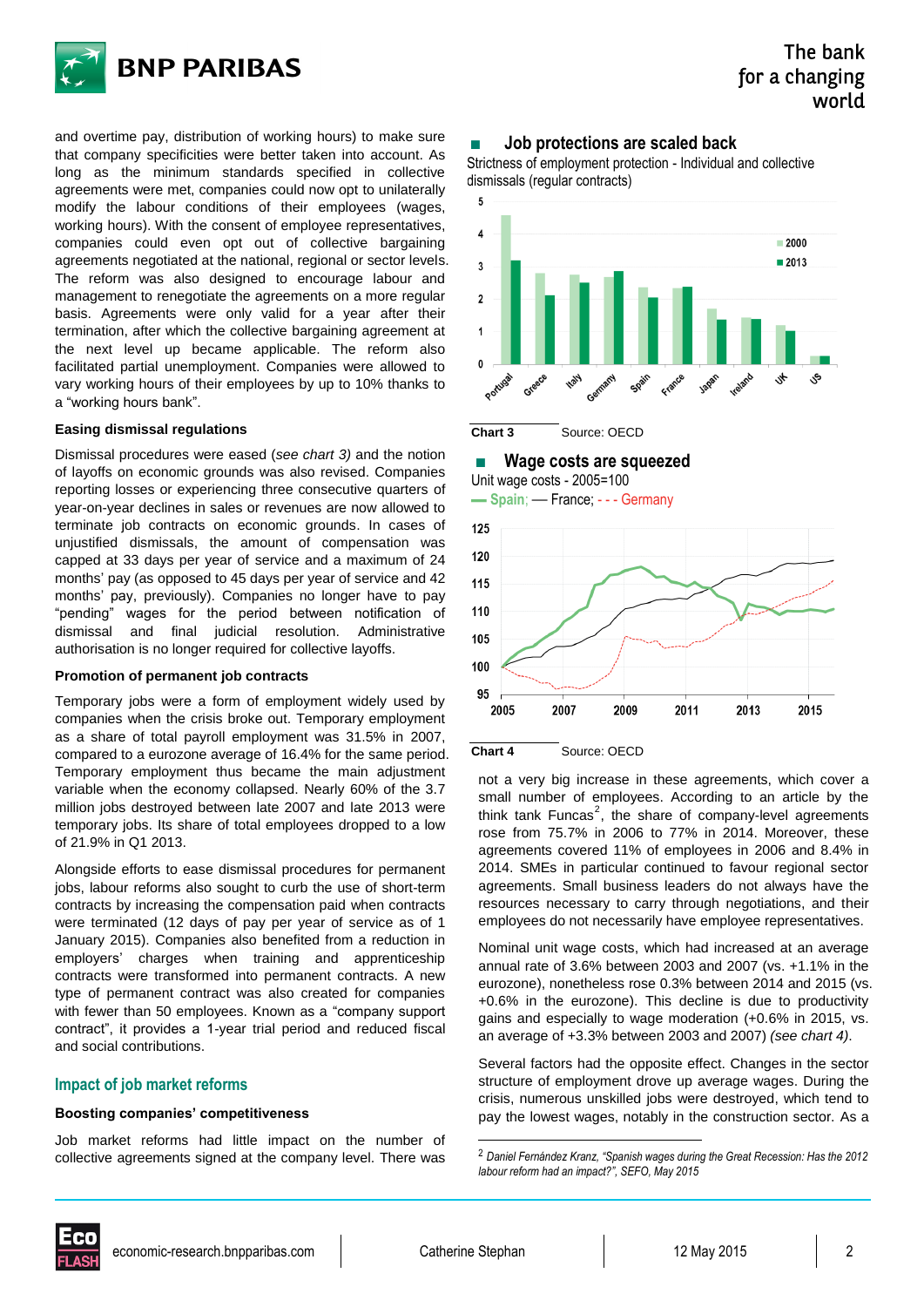

share of total employment, the weight of young workers also declined, who tend to be less experienced and thus earn less. It is also important to distinguish the impact of measures taken to decentralise wage talks at the company level and to increase internal flexibility from the effects of wage moderation policies introduced as of 2010, which were strongly encouraged in the aftermath of the crisis<sup>3</sup>.

According to several studies, however, companies benefited from the job market reforms. Indeed, they opted to unilaterally modify the employment conditions of their employees. According to the OECD, these reforms, combined with the collective agreements, reduced by 1.2 to 1.9 points the annual growth of unit labour costs in the trade sector, or nearly half of the decline observed in the months that followed the introduction of the reform. According to a Funcas study<sup>4</sup>, the wages of employees who kept their jobs between 2008 and 2013 declined 1.6% while those who changed jobs during the period saw their wages plunge 17%. The moderate wage decline for those who kept their jobs suggests that companies did not have much bargaining power when it came to renegotiating wages. Since then, in contrast, the 5% decline in wages for the first group over the past two years suggests that the 2012 reform measures have empowered companies to adjust wages. According to a Bank of Spain study 5 on structural changes in employment, wages have also fallen much more sharply since 2012.

### **The reforms' impact on employment is hard to evaluate**

The 2012 reforms aimed at reducing the number of job destructions during crisis periods and facilitating hiring during recovery phases.

Yet the reforms seem to have had a mixed impact on the job content of growth. According to a 2014 OECD study<sup>6</sup>, the hiring rate increased  $8\%$ <sup>7</sup>, but the elasticity of employment to GDP growth diminished slightly. It was 0.9 between Q4 2013 and Q4 2015, down from 1 between Q4 2003 and Q4 2007. Job creations over the past two years must also be looked at in the light of the number of hours worked per employee, which declined by 0.6% and 0.7%, respectively, in 2014 and 2015, according to the OECD. A greater share of part-time jobs was also created (15.7% of employees in Q4 2015, vs 11.6% in 2007).

Evaluating the impact of job market reforms is a difficult task. It is still too early to measure their full effects. Moreover, it is hard to distinguish between their effects on employment and those generated by the recovery. These reforms, the biggest of which took effect in late 2012, have benefited from a more

*6 "The 2012 Labour Market Reform in Spain: A Preliminary Assessment" (2014).*

### **Praising temporary jobs**

Temporary employees as a share of sector employees (4 quarter moving average) (%)



favourable environment since early 2013. Spain managed to avoid falling into a sovereign debt crisis and began to swing back into growth. After shifting its economic equilibrium towards exports, Spain also benefited from a more favourable cyclical environment for its eurozone trading partners<sup>8</sup> and from corporate actions undertaken at the height of the crisis. Facing a slump in domestic demand, Spanish companies sought to develop new market outlets abroad, notably in Asia and the Middle East<sup>9</sup>.

This cyclical environment probably helped Spain avoid some of the harmful effects of job market reforms. During economic slowdowns, companies can benefit from less restrictive dismissal terms to more easily reduce their staff size. More alarmed, households are more likely to increase their precautionary savings, to the detriment of consumer spending.

### **Temporary contracts are still in demand**

As a share of total employees, temporary contracts will apparently remain below pre-crisis levels due to structural changes in the Spanish economy. The construction sector is particularly inclined towards short-term contracts (nearly 40% of jobs in the construction sector in 2015), but its weighting has declined to 6% of total employment in 2015 from 13.3% in 2007. It will apparently hold below the 2007 level for some time. Indeed, economic policies aim specifically to favour sectors offering higher value added.

So far, however, the reforms seem to have had little impact on the hiring behaviour of companies. The increase in employees as of Q3 2013 went hand in hand with an increase in temporary employment. Of the employees jobs created since then, nearly 60% have been temporary contracts (*see chart 5*). As a share of total employees, temporary employment has increased by nearly 3 points since spring 2013, to 25.7% in Q4 2015. Moreover, the transition rate from a temporary contract



l

.

<sup>3</sup> *Clauses were introduced to take into account inflation, but wage increases were also recommended under the Agreement for Employment and Collective Bargaining (AENC): 1% in 2010, between 1% and 2% in 2011, 0.5% in 2012, 0.6% in 2013, 1.5%* 

*in 2014, 1% in 2015 and up to 1.5% in 2016.*

<sup>4</sup> *Miguel Ángel Malo, "The impact of Spain´s 2012 labour reform on collective bargaining", SEFO, May 2015*

*<sup>5</sup> Mario Izquierdo, Aitor Lacuesta and Sergio Puente, "The 2012 labour reform: an initial analysis of some of its effects on the labour market", Bank of Spain's Economic Bulletin, September 2013*

*<sup>7</sup> Share of employees working for a company for less than three months.*

*<sup>8</sup> Spain exports nearly half of its merchandise to the rest of the eurozone.*

<sup>9</sup> *In 2015, Asia and the Middle East accounted for 9.6% and 6.1% of merchandise exports, respectively (compared to 6.3% and 4.1% in 2007).*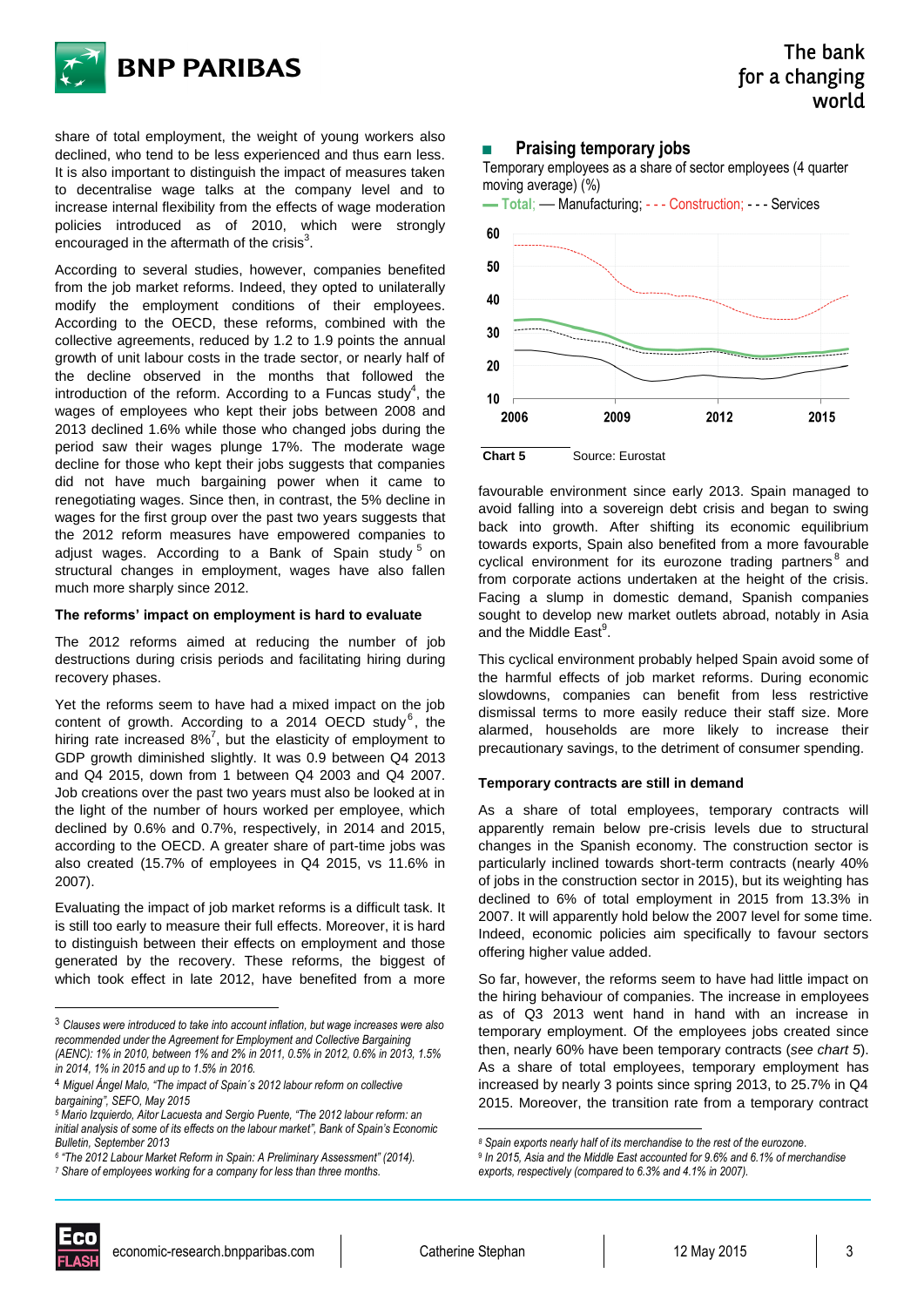

to permanent employment is low, at only 12% in 2014 (vs. 29.7% in 2006 $^{10}$ ).

This means that job market's duality will probably continue to hurt the Spanish economy. Employees with temporary contracts are less paid. They are more highly exposed to parttime work and benefit from less training than full-time employees. This lack of training in turn undermines their employability and increases the risk of job market exclusion.

### **A deteriorated situation**

### **Persistently high long-term unemployment**

Even though long-term unemployment benefited from the job market rally, it is still particularly high. Indeed, 10.5% of the active population and nearly half of all jobseekers have been out of work for more than a year (*see chart 6).* 

An individual's employability declines the longer they are out of work. People currently out of work are also handicapped by changes in the composition of jobs. The return to growth creates new opportunities. Most job creations are now in the services sectors  $11$ , while the construction sector alone accounted for nearly half of job destructions during the crisis (between Q3 2007 and Q1 2014). At the same time, the jobs created today require more and more skills. Only about a third of jobs required a low level of education in 2015 $^{12}$ , down from 43.2% in 2007, according to Eurostat. Moreover, some employees are not mobile enough. They lack sufficient information to find jobs in regions other than the one they live in. Sometimes it is hard for homeowners to move. Indeed they might not be able to recover the value of their property following the sharp drop in house prices in recent years.

Through the mismatching of job offers and demand, the persistently high level of long-term unemployment harms the economy. It risks hampering the decline in the structural unemployment rate, or NAIRU $^{13}$ , which the OECD estimated at 18.6% in 2015 (vs. 13.8% in 2006) and could eventually strain potential GDP<sup>14</sup>.

### **Nearly half of youth is unemployed**

The youth unemployment rate (15-24 age group) has declined in recent quarters, dropping from 54.9% at the end of 2013 to 46.2% in Q4 2015 (*see chart 7)*. Yet it is still extremely high compared to pre-crisis levels (17.8% in Q4 2006) and to the other eurozone countries (eurozone average of 22% in Q4 2015). Moreover, this decline is mainly due to the diminution in the active population. The shrinking active population

l

### A high level of long-term unemployment







**Chart 6** Source: Eurostat

■ **High youth unemployment is a handicap** 

Unemployment rate among youth (age 15 to 24), 4-quarter moving average (%)

▬ **Spain**; — France; - - - Germany; - - - Italy



**Chart 7** Source: Eurostat

accounted for 75% of the decline in the number of unemployed in the 15-24 age group between Q4 2013 and Q4 2015.

Ongoing economic growth and the upturn in the job market will help reabsorb part of this youth unemployment. Yet it is vital for Spain to invest in its human capital – which includes training young workers – if it intends to develop sectors offering higher value added and to significantly reduce youth unemployment. The education level of Spanish youth is still lower than that observed in many European countries, despite a slight improvement. The share of youth (20-24 age group) with a low level of education was 32.1% in 2015 (compared to a eurozone average of 19.4%).

### **Catherine Stephan**

<u>[catherine.stephan@bnpparibas.com](mailto:catherine.stephan@bnpparibas.com)</u>



<sup>10</sup> *Eurostat data*

<sup>11</sup> *Food and hotel services, administrative and support services, healthcare and social welfare activities, and scientific and technical activities.*

<sup>12</sup> *Less than a primary education, a primary education and a secondary education. In the eurozone, 20.6% of jobs required a low level of education in 2015.*

<sup>13</sup> *NAIRU (Non-Accelerating Inflation Rate of Unemployment) is used to measure the structural unemployment rate. It is the unemployment rate compatible with price stability.*

<sup>14</sup> *Potential GDP corresponds to the level an economy could expect to attain if all its productive resources were being used.*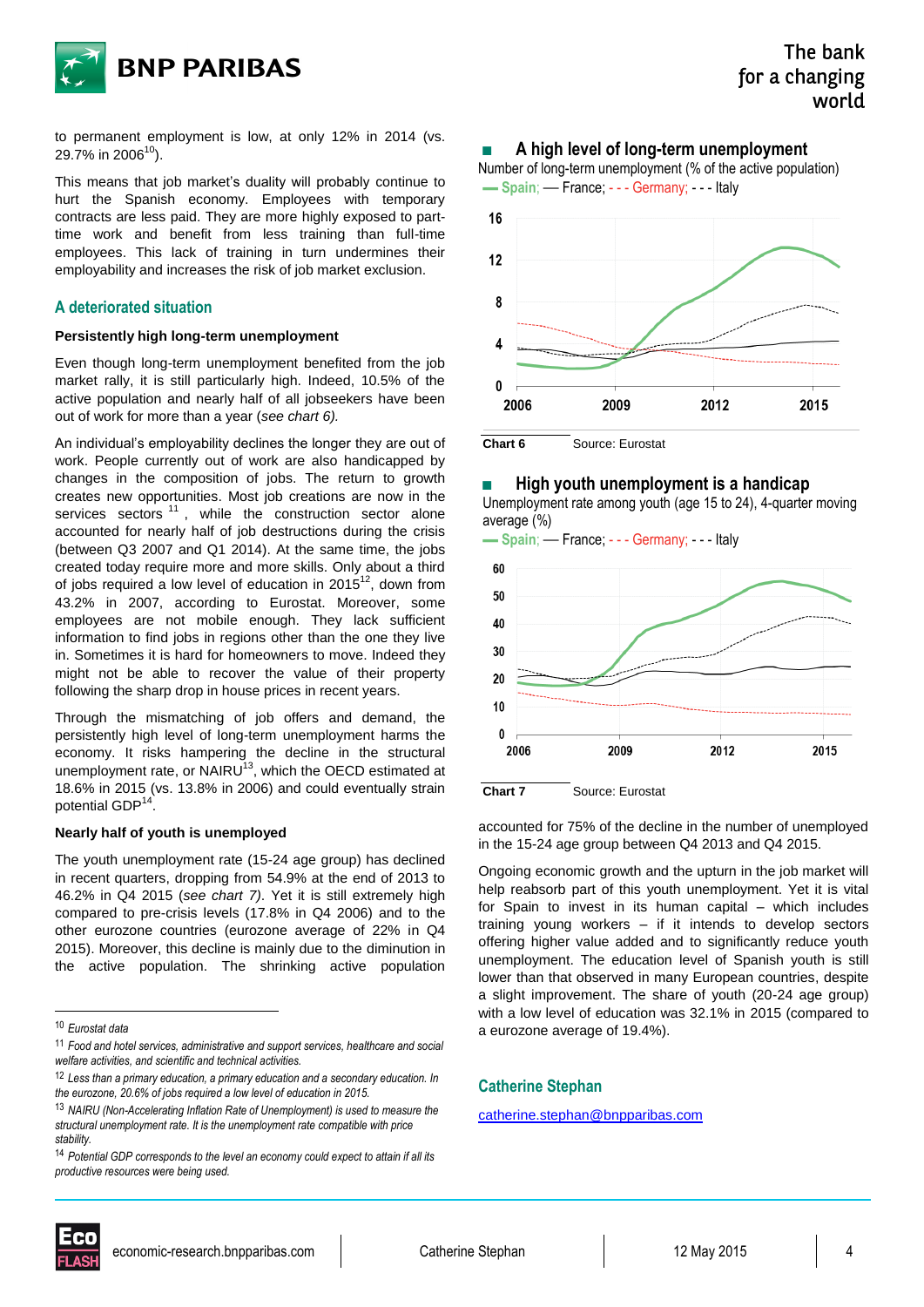

# **Group Economic Research**

| William DE VIJLDER<br>Chief Economist                                                                                                                                                                                                                                                                                                                                                                                                                                                                                                                                                                                                                                                                                                                                | +33(0)1 55 77 47 31                                                                                                                                                                                                  | william.devijlder@bnpparibas.com                                                                                                                                                                                                                                                                            |
|----------------------------------------------------------------------------------------------------------------------------------------------------------------------------------------------------------------------------------------------------------------------------------------------------------------------------------------------------------------------------------------------------------------------------------------------------------------------------------------------------------------------------------------------------------------------------------------------------------------------------------------------------------------------------------------------------------------------------------------------------------------------|----------------------------------------------------------------------------------------------------------------------------------------------------------------------------------------------------------------------|-------------------------------------------------------------------------------------------------------------------------------------------------------------------------------------------------------------------------------------------------------------------------------------------------------------|
| <b>ADVANCED ECONOMIES AND STATISTICS</b><br><b>E</b> Jean-Luc PROUTAT<br>Head<br>Alexandra ESTIOT<br>$\mathcal{L}_{\mathcal{A}}$<br>Works coordination - United States - United Kingdom - Globalisation<br><b>E</b> Hélène BAUDCHON<br>France (short-term outlook and forecasts) - Labour markets<br><b>Frédérique CERISIER</b><br>Euro Area - European institutions and governance - Public finances<br>$\blacksquare$ Thibault MERCIER<br>France (structural reforms) - European central bank<br><b>Caroline NEWHOUSE</b><br><b>Tal</b><br>Germany, Austria, Ireland - Ageing, pensions - Consumption<br>Catherine STEPHAN<br>$\mathcal{L}_{\mathcal{A}}$<br>Spain, Portugal - World trade - Education, health, social conditions<br><b>Raymond VAN DER PUTTEN</b> | +33.(0)1.58.16.73.32<br>+33.(0)1.58.16.81.69<br>+33.(0)1.58.16.03.63<br>+33.(0)1.43.16.95.52<br>+33.(0)1.57.43.02.91<br>+33.(0)1.43.16.95.50<br>+33.(0)1.55.77.71.89<br>+33.(0)1.42.98.53.99                         | jean-luc.proutat@bnpparibas.com<br>alexandra.estiot@bnpparibas.com<br>helene.baudchon@bnpparibas.com<br>frederique.cerisier@bnpparibas.com<br>thibault.mercier@bnpparibas.com<br>caroline.newhouse@bnpparibas.com<br>catherine.stephan@bnpparibas.com<br>raymond.vanderputten@bnpparibas.com                |
| Japan, Netherlands, Scandinavia - Energy, climate - Potential growth, productivity<br><b>Tarik RHARRAB</b><br>Statistics and Modelling                                                                                                                                                                                                                                                                                                                                                                                                                                                                                                                                                                                                                               | +33.(0)1.43.16.95.56                                                                                                                                                                                                 | tarik.rharrab@bnpparibas.com                                                                                                                                                                                                                                                                                |
| <b>BANKING ECONOMICS</b><br><b>Laurent QUIGNON</b><br><b>CONTRACTOR</b><br>Head<br>Céline CHOULET<br><b>Laurent NAHMIAS</b>                                                                                                                                                                                                                                                                                                                                                                                                                                                                                                                                                                                                                                          | +33.(0)1.42.98.56.54<br>+33.(0)1.43.16.95.54<br>+33.(0)1.42.98.44.24                                                                                                                                                 | laurent.quignon@bnpparibas.com<br>celine.choulet@bnpparibas.com<br>laurent.nahmias@bnpparibas.com                                                                                                                                                                                                           |
| <b>EMERGING ECONOMIES AND COUNTRY RISK</b><br>■ François FAURE<br>Head - Russia<br>• Christine PELTIER<br>Deputy Head - China, Vietnam, Methodology<br>$\blacksquare$ Stéphane ALBY<br>Africa (French-speaking countries)<br>Sylvain BELLEFONTAINE<br>Latin America,Turkey, Methodology<br><b>Sara CONFALONIERI</b><br>$\mathcal{L}_{\mathcal{A}}$<br>Africa (English and Portuguese speaking countries)<br>Pascal DEVAUX<br>ш<br>Middle East, Scoring<br>Anna DORBEC<br>ш<br>CIS, Main Central European countries<br>Hélène DROUOT<br>$\blacksquare$<br>Asia<br><b>Johanna MELKA</b><br>ш<br>Asia                                                                                                                                                                   | +33.(0)1 42 98 79 82<br>+33.(0)1.42.98.56.27<br>+33.(0)1.42.98.02.04<br>+33.(0)1.42.98.26.77<br>+33.(0)1.42.98.74.26<br>+33.(0)1.43.16.95.51<br>+33.(0)1.42.98.48.45<br>+33.(0)1.42.98.33.00<br>+33.(0)1.58.16.05.84 | francois.faure@bnpparibas.com<br>christine.peltier@bnpparibas.com<br>stephane.alby@bnpparibas.com<br>sylvain.bellefontaine@bnpparibas.com<br>sara.confalonieri@bnpparibas.com<br>pascal.devaux@bnpparibas.com<br>anna.dorbec@bnpparibas.com<br>helene.drouot@bnpparibas.com<br>johanna.melka@bnpparibas.com |
| Michel BERNARDINI<br>Public Relation Officer                                                                                                                                                                                                                                                                                                                                                                                                                                                                                                                                                                                                                                                                                                                         | +33.(0)1.42.98.05.71                                                                                                                                                                                                 | michel.bernardini@bnpparibas.com                                                                                                                                                                                                                                                                            |